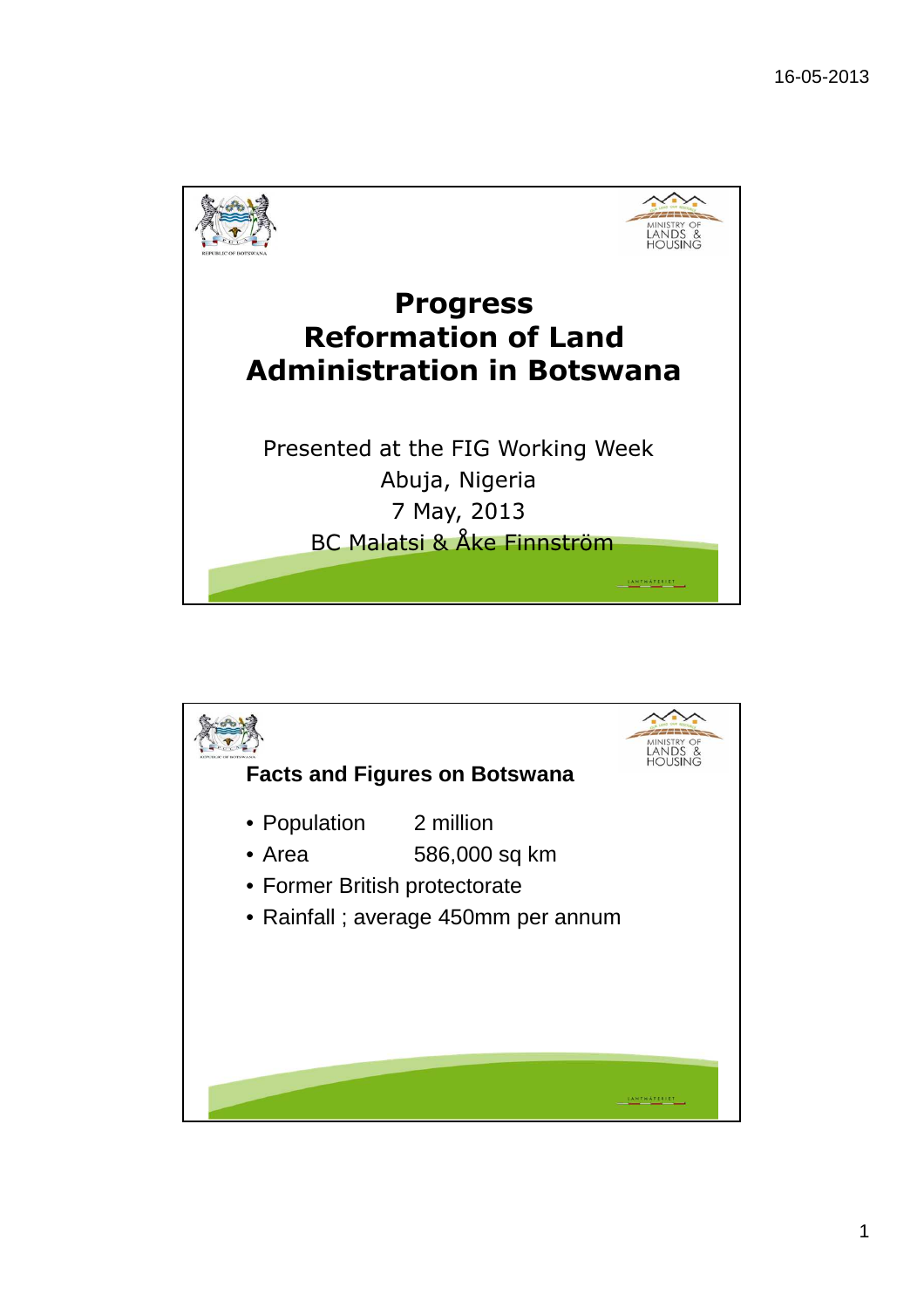

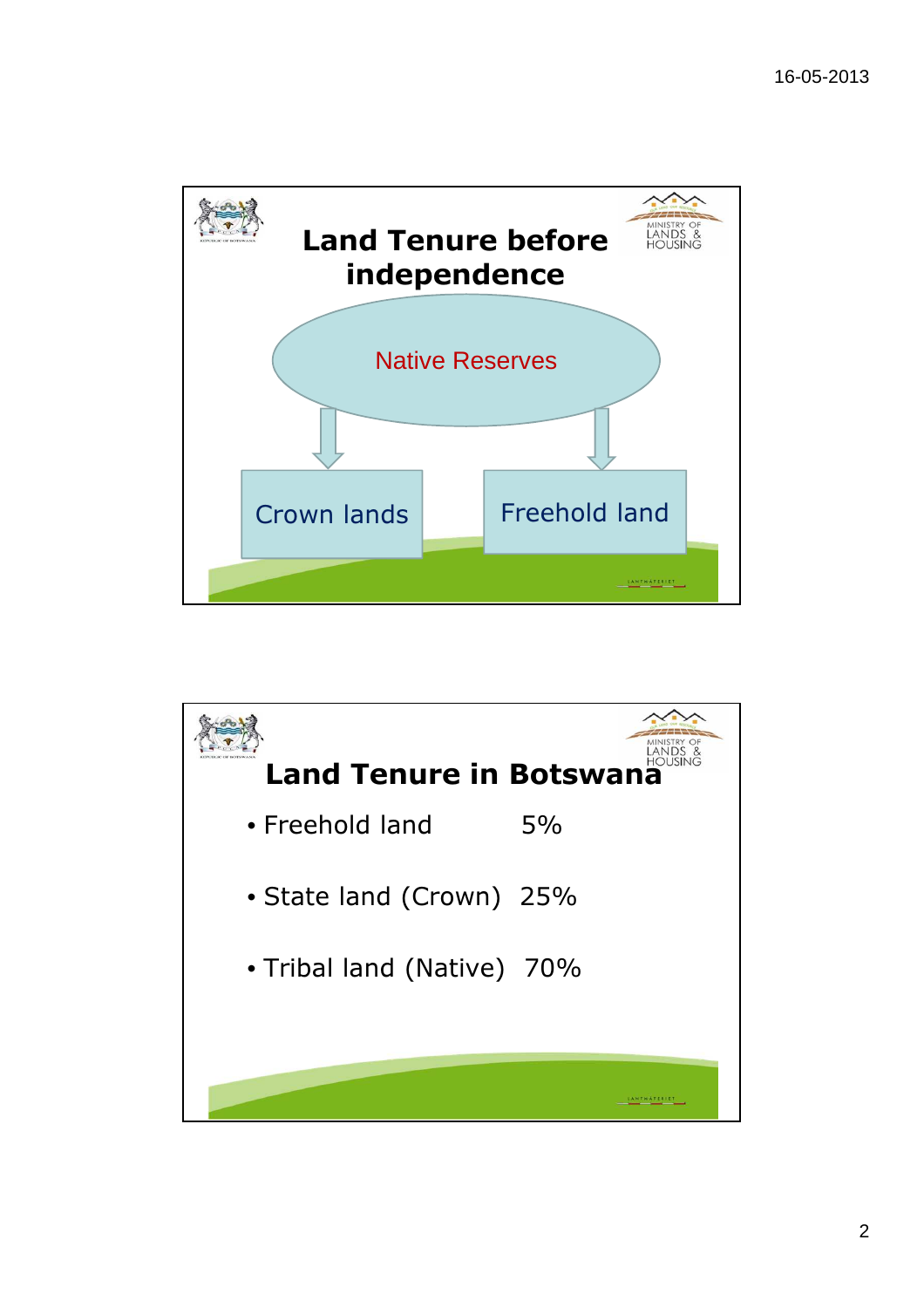| <b>Summary of tenures</b><br>LANDS &                       |                                        |                                                    |
|------------------------------------------------------------|----------------------------------------|----------------------------------------------------|
| <b>Tribal land</b>                                         | <b>Freehold</b>                        | <b>State land</b>                                  |
| Ownership perpetual                                        | Ownership perpetual                    | Defined lease period                               |
| Transferable<br>(developments)                             | Transferable                           | transferable (remainder<br>of lease, developments) |
| inheritable                                                | Inheritable                            | inherit*                                           |
| can hypothecate<br>(if common law*)                        | Can hypothecate                        | Can hypothecate                                    |
| <b>No survey prior</b><br>before disposal *                | <b>Survey before</b><br>disposal       | <b>Survey before</b><br>disposal                   |
| No planning prior to<br>disposal *                         | <b>Planning prior to</b><br>disposal   | <b>Planning prior to</b><br>disposal               |
| <b>Free grant</b>                                          | <b>Market price</b>                    | <b>Cost recovery</b>                               |
| <b>Compensation based</b><br>on improvements<br>introduced | <b>Compensation based</b><br>on market | <b>Compensation based</b><br>on market             |

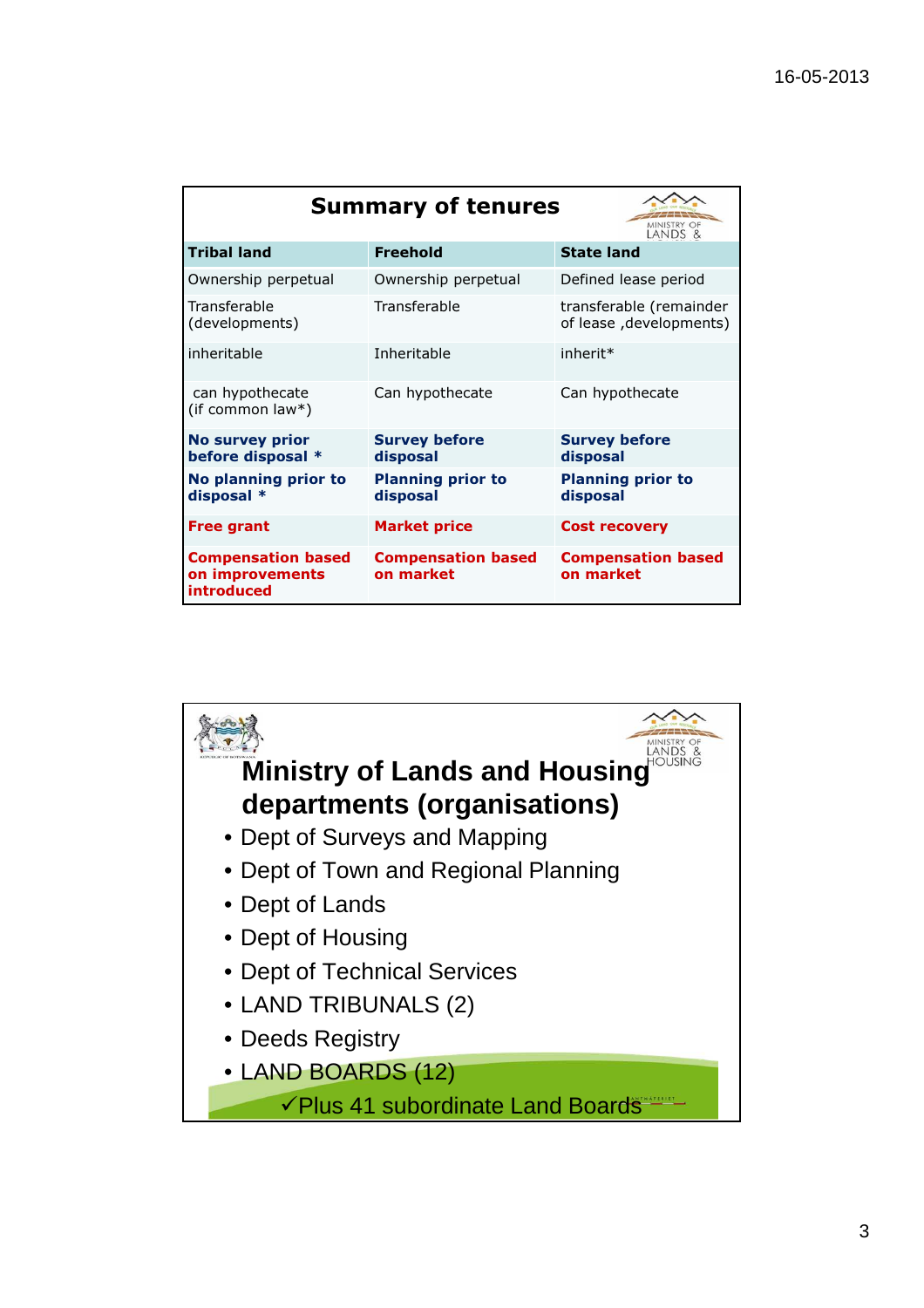

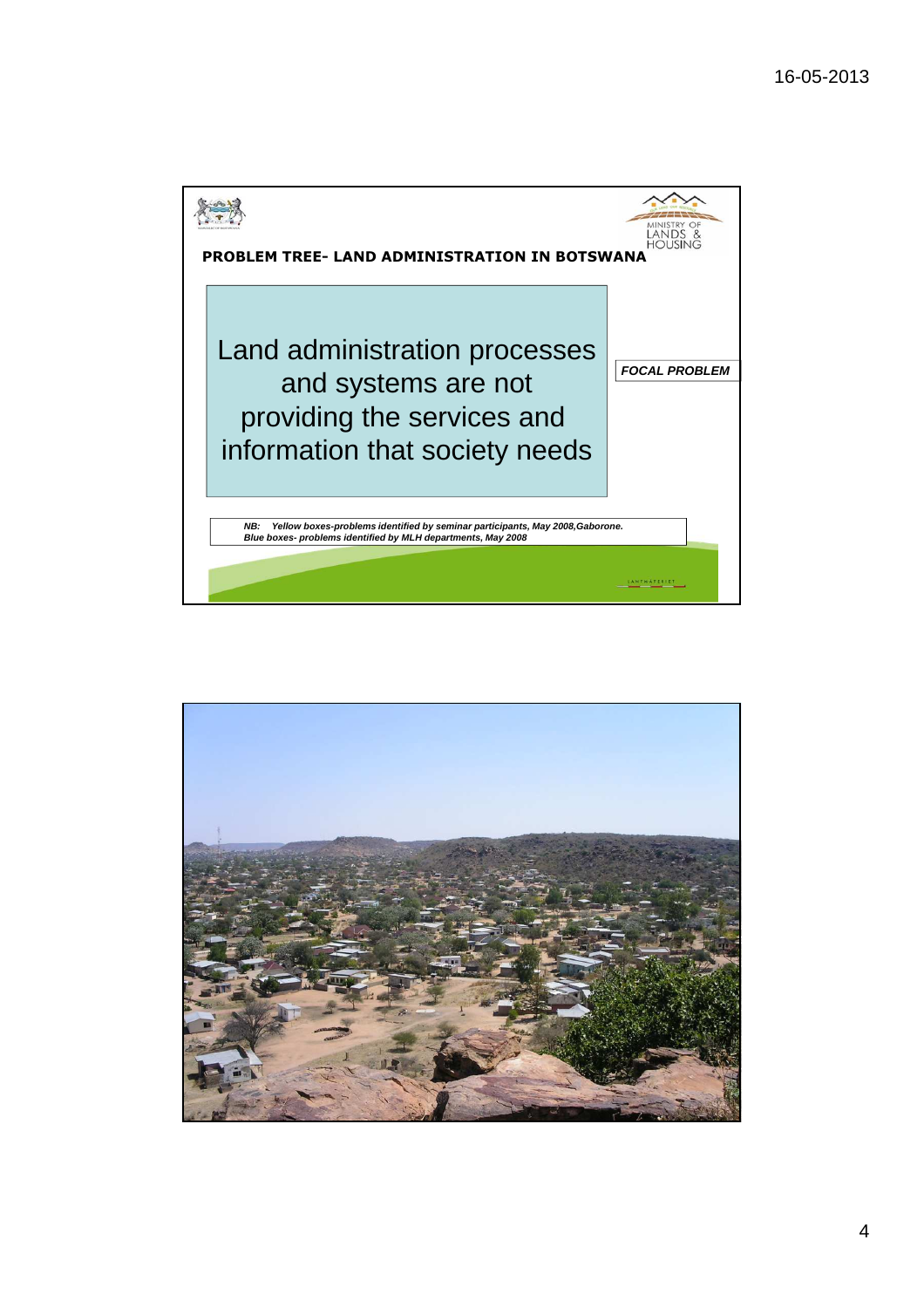

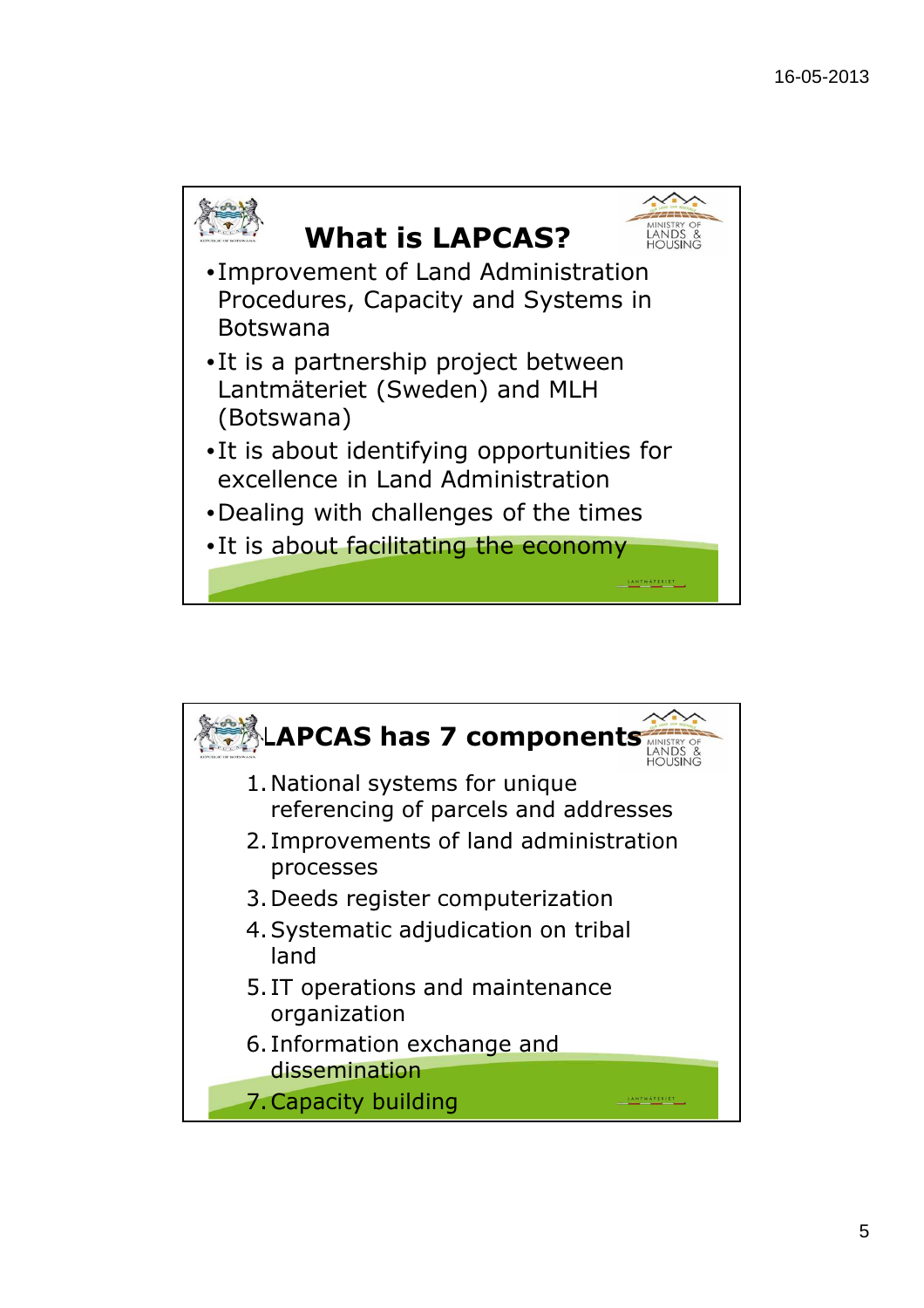

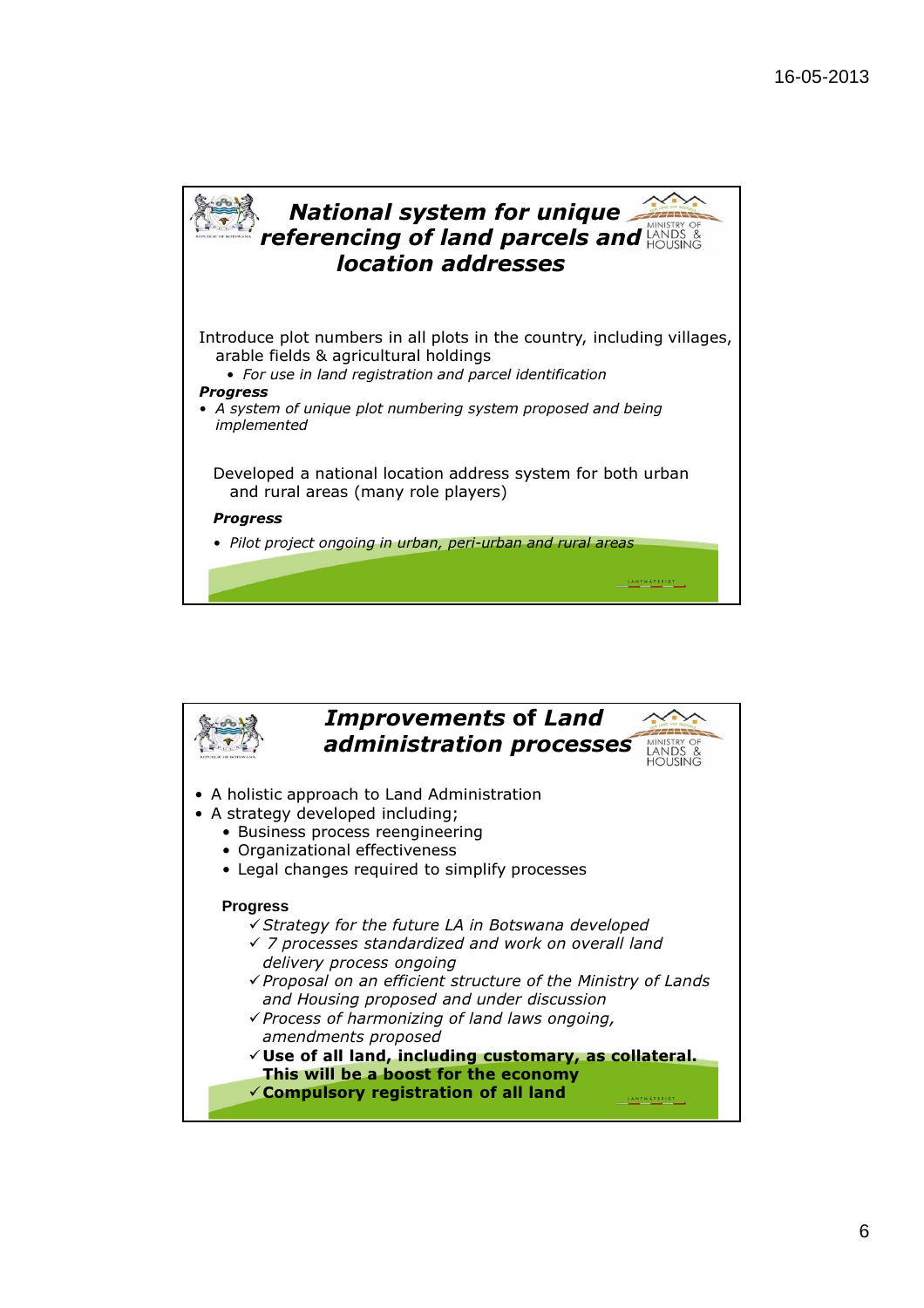

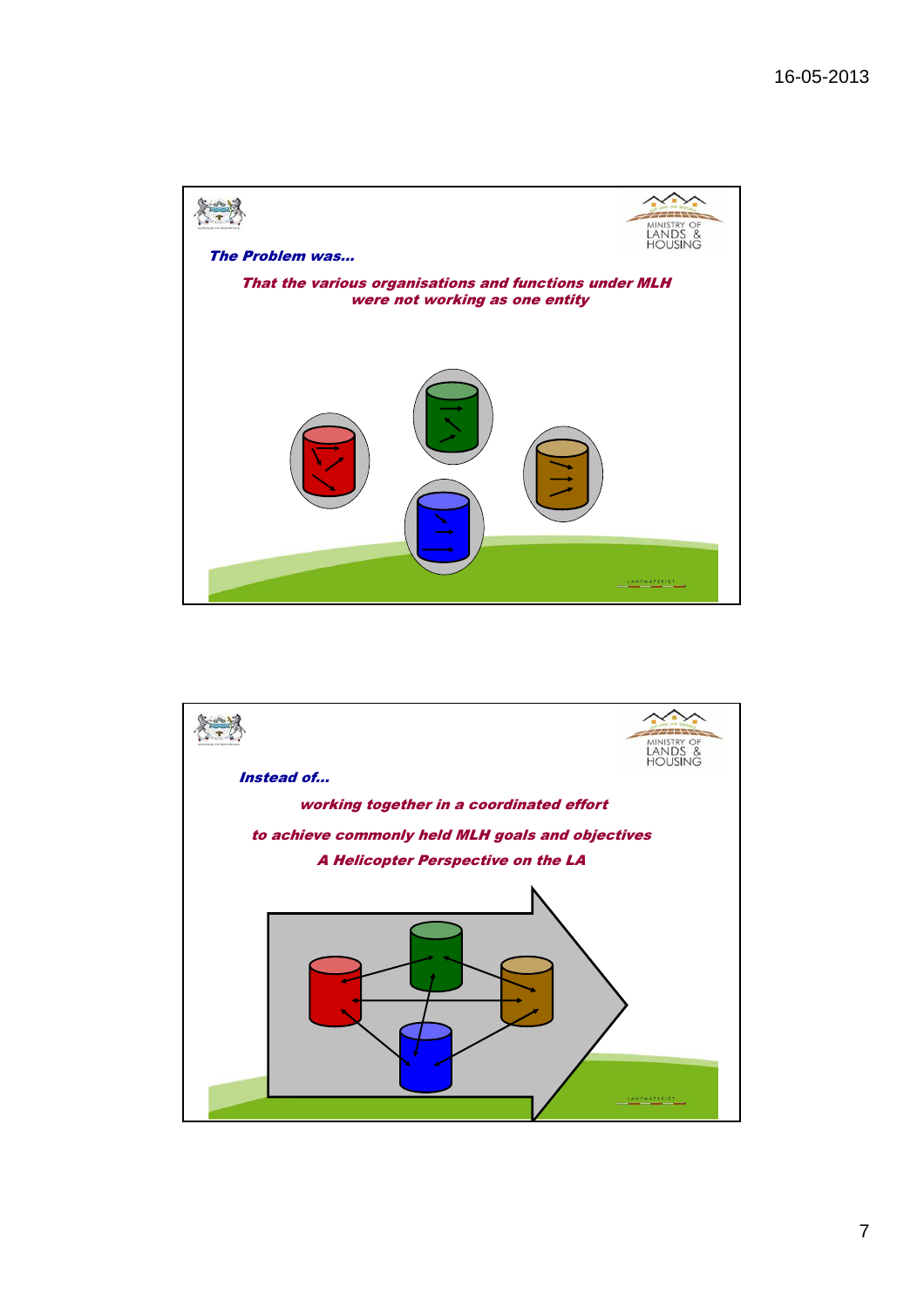

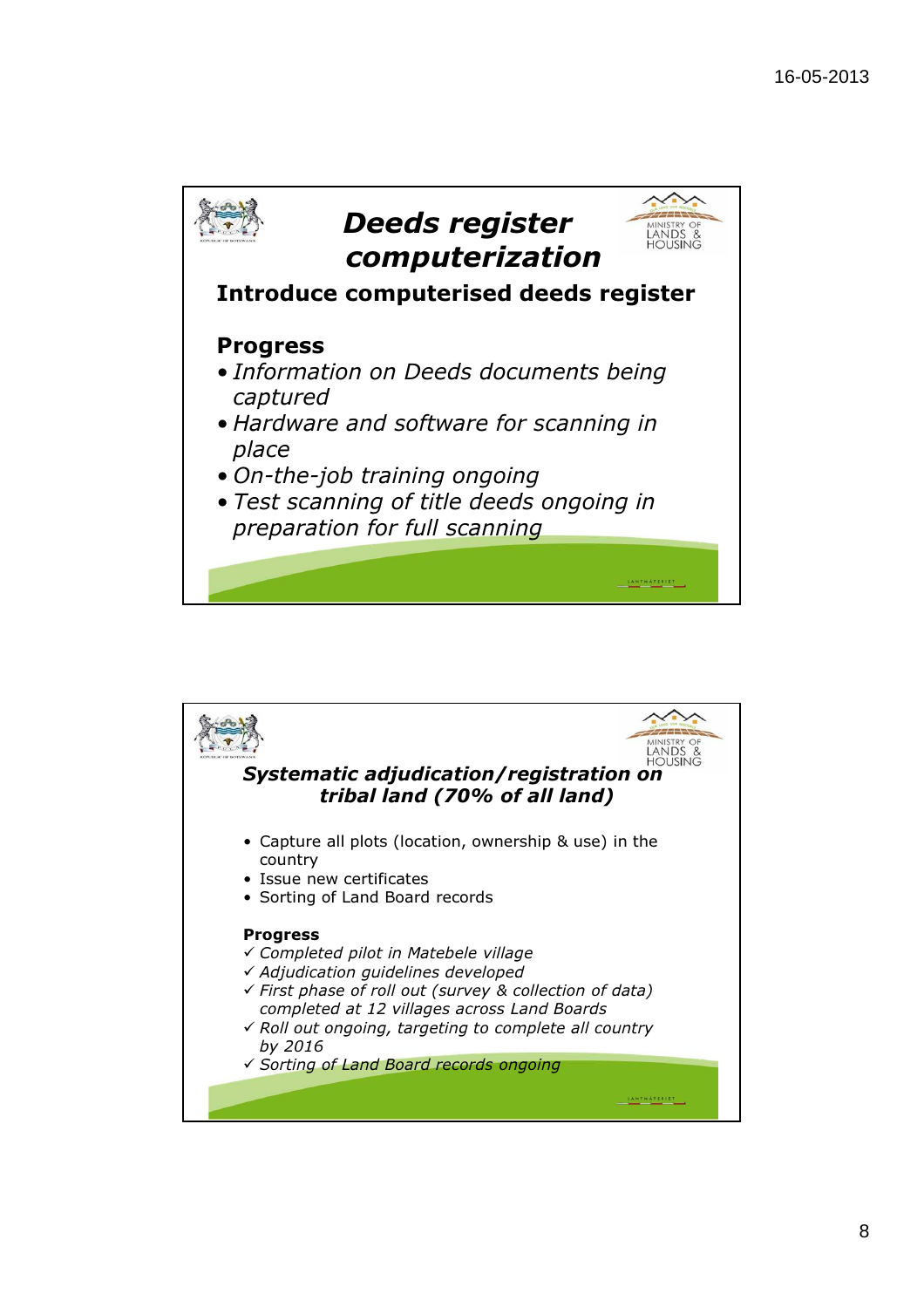

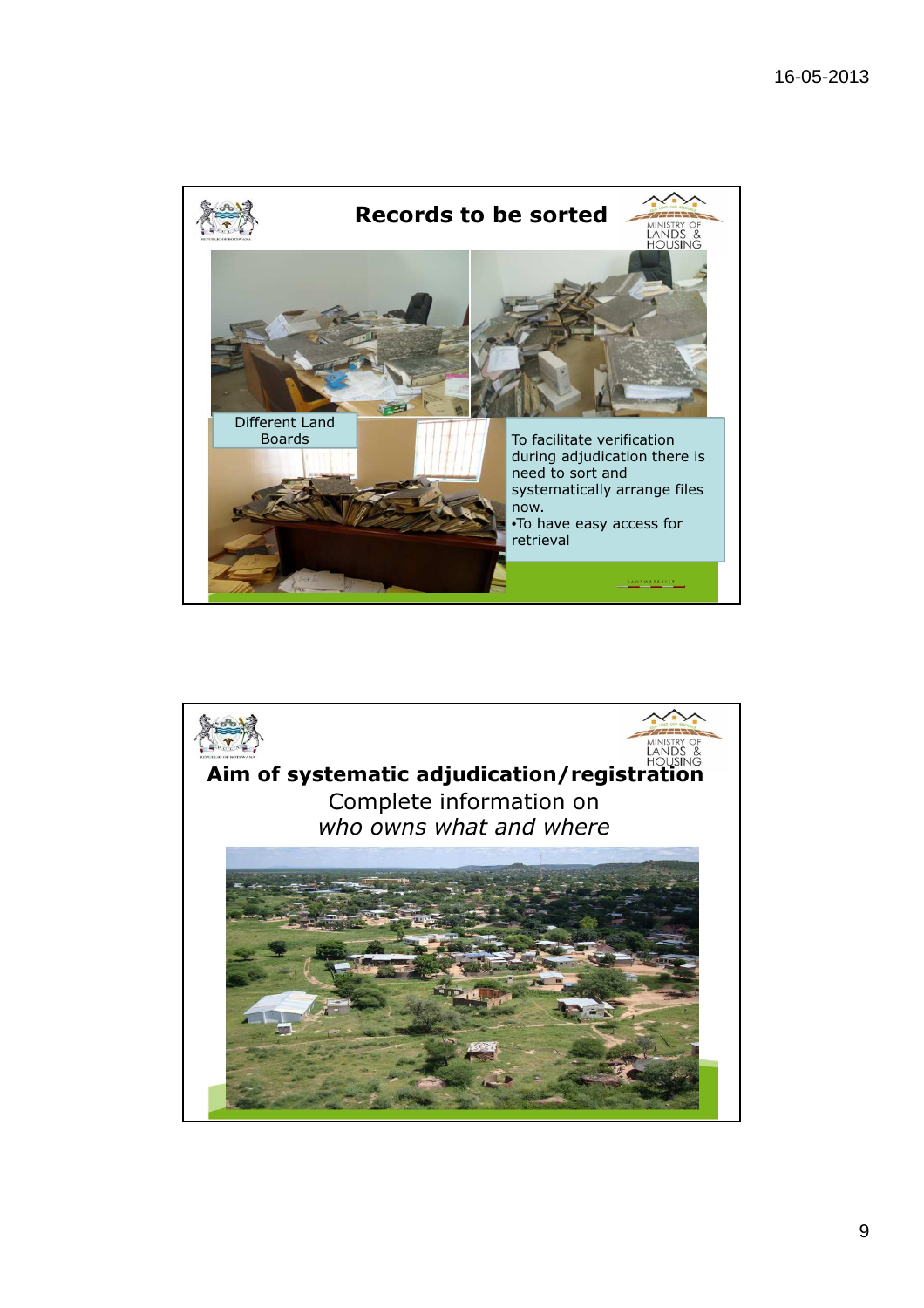

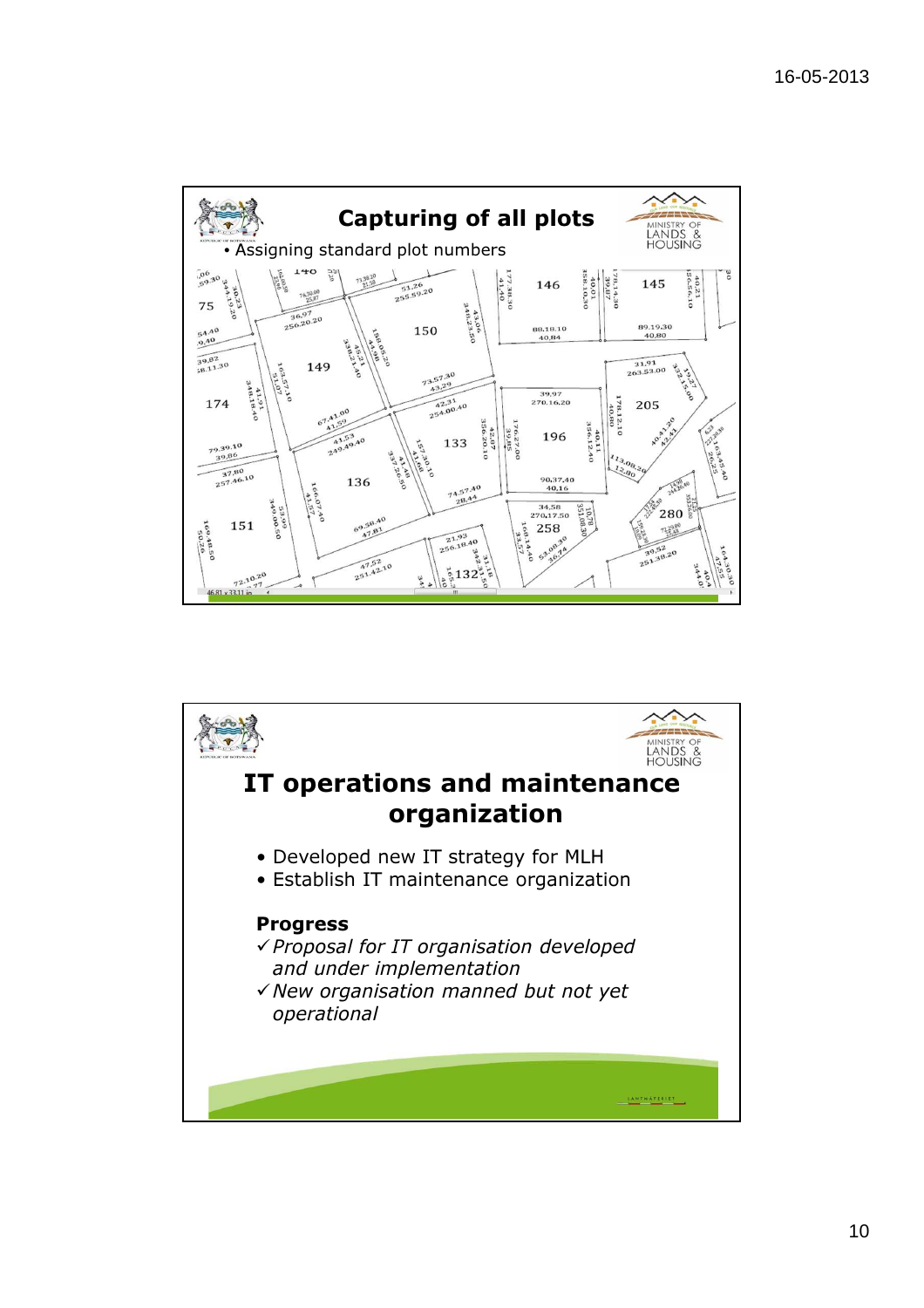

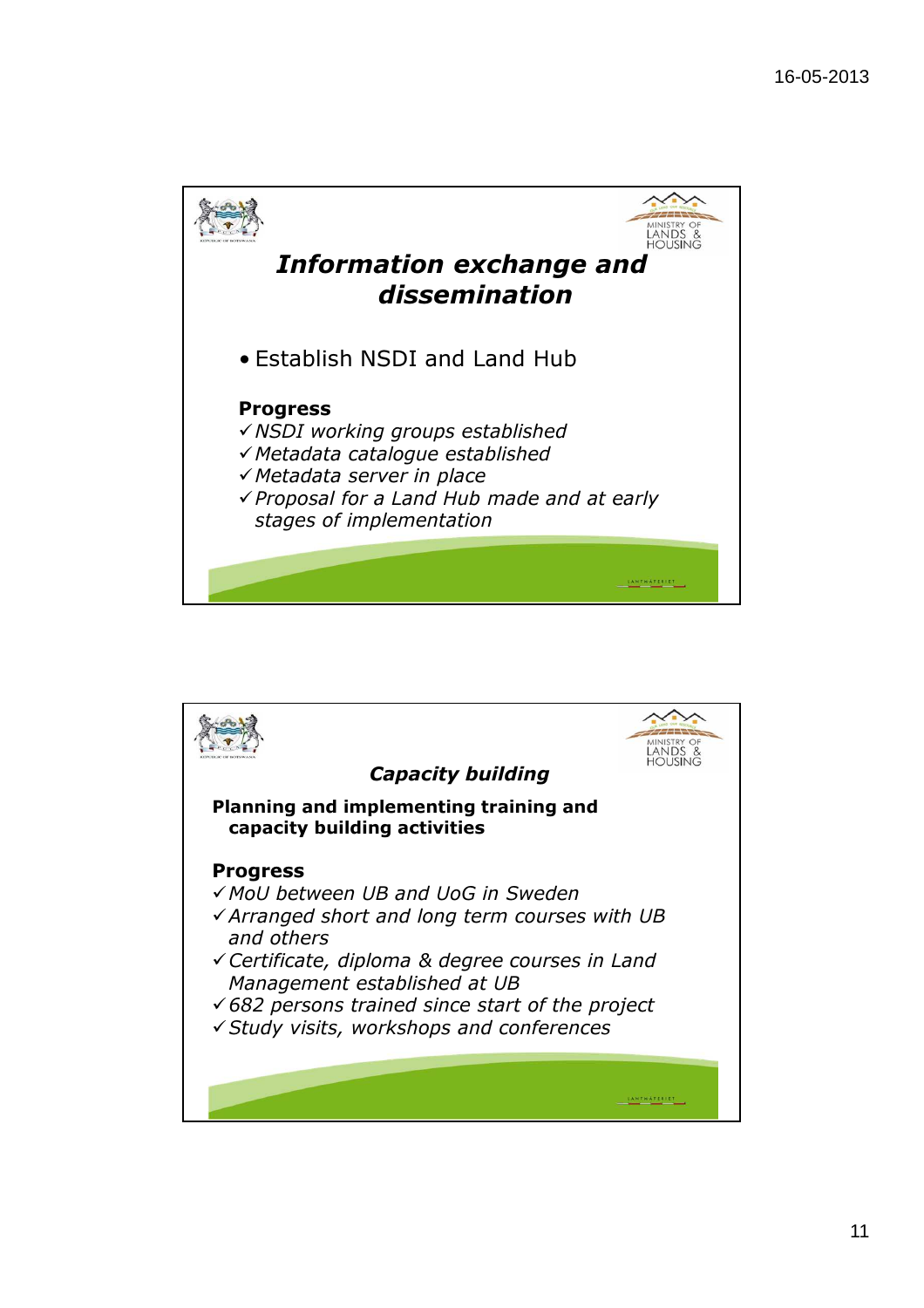